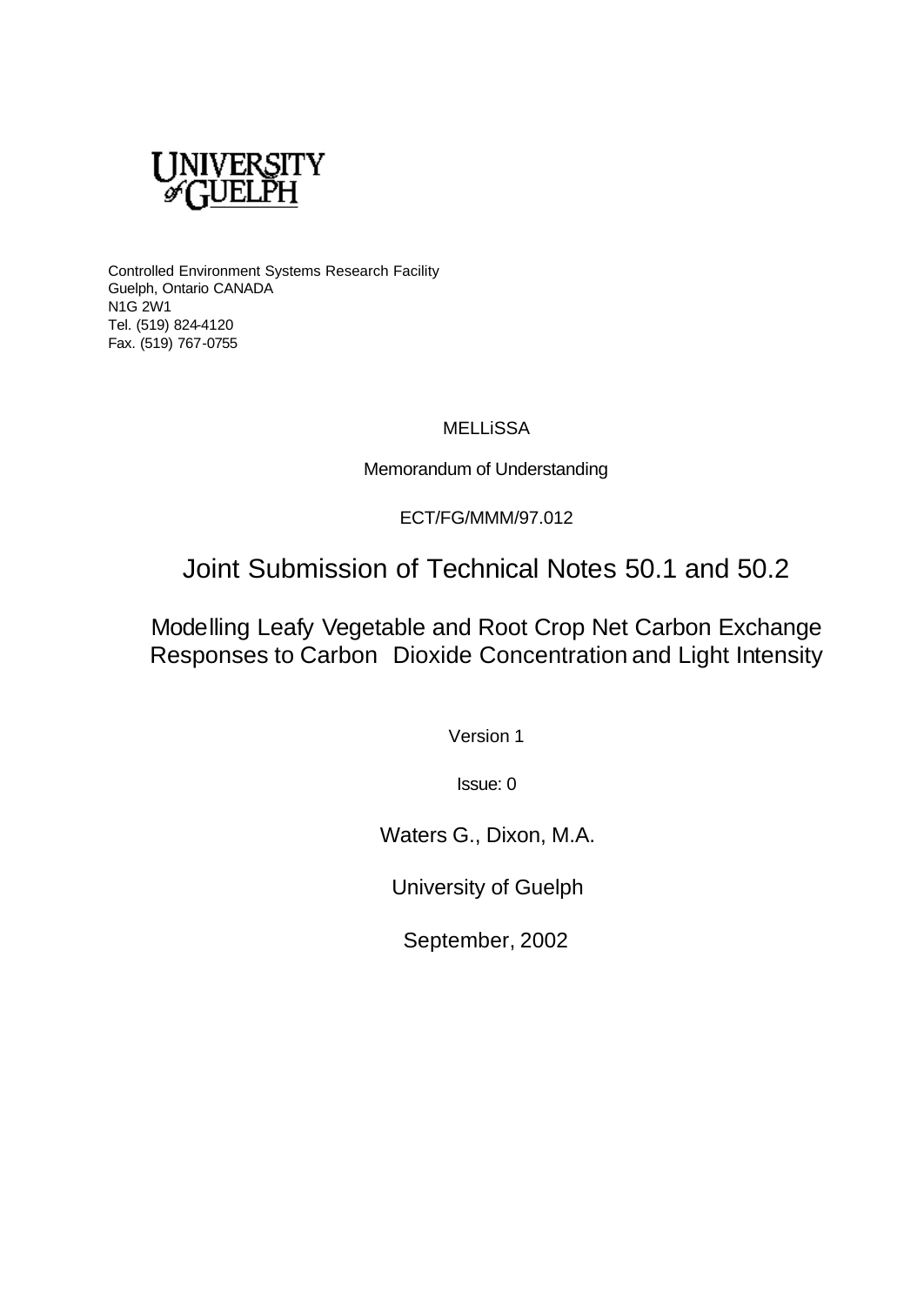# **Modelling Leafy Vegetable and Root Crop Net Carbon Exchange Responses to Carbon Dioxide Concentration and Light Intensity**

Geoffrey C.R. Waters, Mike A. Dixon

Department of Environmental Biology, University of Guelph, CANADA

## **ABSTRACT**

A number of curve fitting methods were evaluated for their applicability in modeling plant canopy photosynthetic dynamics and responses to environment variables. Non-Parametric and Non-Linear models were applied to long term dynamics in photosynthesis and response surfaces relating photosynthesis and yield to crop age, light intensity and CO<sub>2</sub> concentration. Models were developed for leafy crops including lettuce and beet. All models performed well, but computational details in the non-linear least squares algorithm made the simpler, non-parametric model forms more attractive. Applications of these modeling techniques are addressed in the context biomass production research and in the assessment of air revitalization capacity for bioregenerative life support.

## **INTRODUCTION**

Bioregenerative life support (BLS) system design depends on accurate models of crop growth. Such models may allow for the simplified representation of crop phenology and physiology in closed environments. As such, these models are of use in the systems level modeling of any BLS dynamic which is coupled to crop growth. The European Space Agency MELiSSA program has an interest in the development of models describing nutrient uptake dynamics in higher plants in relation to their photosynthetic capacity. These models are also useful in relating crop yield to environment variables such as light and CO<sub>2</sub> concentration so as to establish cultural recommendations (Lasseur *et al*., 2000). As such, models which describe canopy level photosynthesis may also be used to describe nutrient dynamics when the higher plant chamber is integrated with the microbiological components of the MELiSSA loop. The work in this paper summarizes an initiative to evaluate techniques in modeling plant photosynthetic capacity for the purpose of developing cultural recommendations and developing the framework for dynamic systems models in MELiSSA-HPC integration.

Traditional plant canopy growth analysis involves the destructive harvest of samples of individual plants taken from a full canopy at successive intervals and a determination of the sample dry weights. Biomass accumulation profiles derived from dry weight data are then fitted with models having a defined functional form (Hunt, 1979; Hunt, 1982). Generally, these models have a sole predictor, which is some estimate of plant age (days after planting) or have a number of predictors associated with integrated environment variables (integrated photon flux, degree-days, integrated CO<sub>2</sub> exposures etc.). Destructive measures are useful when static estimates of yield are correlated with environment variables spanning a range of treatment levels (i.e.  $CO<sub>2</sub>$  or light intensity). However, in cases where a large range of treatment levels must be spanned it is often impractical to rely on static yield estimates alone since a large number of closed chambers and plants must be used.

While these models are predictive in nature the analyst is forced to choose among particular parametric forms which may result in over or under-fitting. This can result in a high degree of collinearity among predictors, especially if a high order polynomial of a single predictor variable is used to model a complex growth profile. Further, sampling from a full canopy induces thinning responses in remaining plants that can obscure growth profiles. Non-destructive techniques have been developed which allow for growth estimation from measures of whole plant or full canopy photosynthetic activity (Dutton *et al*., 1988). Because these methods are non-intrusive and avoid the need for replicate pairings among successive harvests, they are believed to give better results especially in cases where treatment ranges are limited (Causton, 1991). A problem of such techniques is that resultant measures of photosynthetic activity are highly variable and display more complex profiles over the course of crop development. This is a result of the fact that photosynthetic measures are first derivative estimates of destructive-biomass

Guelph ESA-MELISSA TN 50.1 1 1 200 1 200 1 200 1 200 1 200 1 200 1 200 1 200 1 200 1 200 1 200 1 200 1 200 1 200 1 200 1 200 1 200 1 200 1 200 1 200 1 200 1 200 1 200 1 200 1 200 1 200 1 200 1 200 1 200 1 200 1 200 1 200 1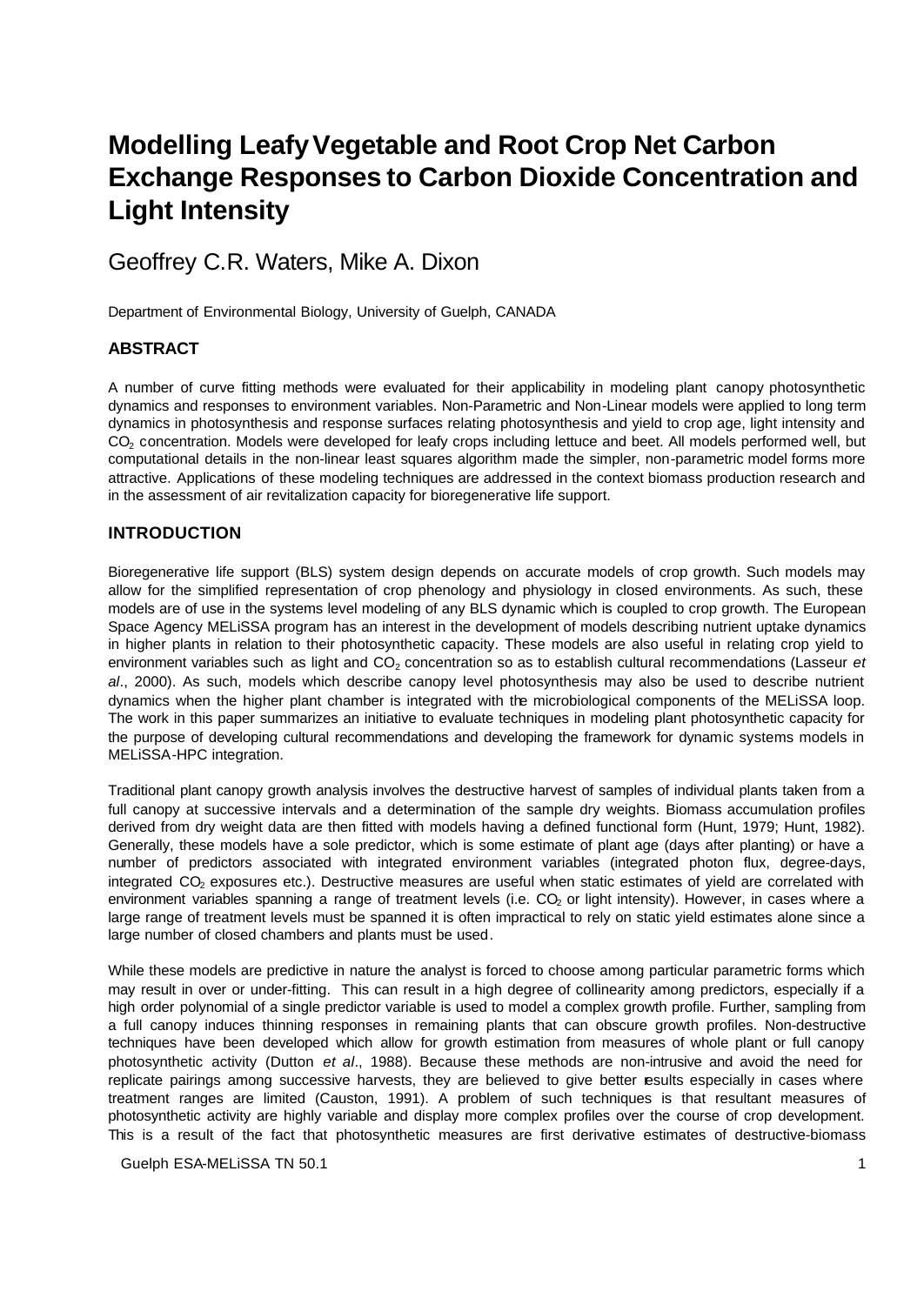accumulation profiles. As such these profiles can exhibit instantaneous fluctuations in growth rate not evident in traditional profiles. The fitting of parametric models to photosynthetic profiles is expected to demand high-order polynomials (or a rigid non-linear form) which can result in model instability (Draper and Smith, 1998). Further, it is difficult to find true estimates of canopy photosynthetic variability in the absence of these models. This is a result of the fact that canopy level photosynthetic studies require considerable infrastructure (i.e. full canopy chambers) or demand experiment replication through time. This means that estimates of variability in the air revitalization capacity of bioregenerative systems (which is coupled to photosynthetic activity) is difficult to assess. However, statistical techniques of curve fitting may be harnessed to estimate photosynthetic variability from the error structure of models fitted to data collected over the period of crop growth.

At least two solutions to the problems with non-destructive plant growth analysis exist. First photosynthetic profiles (or more formally Net Carbon Exchange Rates; Dutton *et al* ., 1988) may be integrated to yield non-destructive biomass accumulation profiles. This is disadvantageous because the variability masked by such a procedure has importance from a physiological perspective. Secondly, methods of non-parametric (form-free or smoother) regression may be used. These methods generate predicted values of a dependent variable from empirical data without having to assume any particular functional relationship with the independent variable. Such techniques are believed to be able to generate predicted values (and their variability) in complex profiles with greater stability than their parametric counterparts (due to collinearity problems in high order polynomials; Draper and Smith, 1998). The purpose of this paper is two fold. First, the underlying concepts of form-free regression are reviewed as well as their application in photosynthetic and traditional growth analysis and environment variable correlation analysis. Secondly, a variety of parametric and non-parametric models are applied to photosynthetic data derived from leafy vegetable production trials in closed environments. The application of non-parametric models to the description of canopy gas exchange dynamics is assessed and compared to more-complicated non-linear models. This is done with the intent of illustrating these approaches' utility in BLS biomass production studies aimed at assessing crop growth and air re-vitalization capacity under varying  $CO<sub>2</sub>$  and light levels.

### **THEORETICAL CONSIDERATIONS FOR MODEL DEVELOPMENT**

GENERAL REGRESSION SMOOTHERS - Hastie and Tibishirani (1990) provide an excellent and comprehensive review of regression smoothers in the context of Generalized Additive Models. While their work provides many of the theoretical details used in this paper other sources of information include Cleveland and Devlin (1988) and Cleveland (1979). These works deal with locally weighted regression type smoothers.

In the Generalized Additive Model framework it is assumed that for response variable Y and predictor X,

$$
Y = f(X) + e
$$
 [1]

|       | $E(e) = 0$     |     |
|-------|----------------|-----|
| where |                | [2] |
|       | $var(e) = s^2$ |     |

where ε is the error and E is the expected value. In the case of a smoother, the estimate of function f is given by s, where  $s(x_0)$  is the fitted function value at  $x_0$ . There are many types of smoother functions, S, which can be used to generate fitted values. In general, the function s utilizes *neighbourhoods* around the value x for which a fit is obtained. For example, a running mean smoother might define a neighbourhood around  $x_0$  as  $x_0$  " k. This is to say that k points to the left and right of  $x_0$  define the neighbourhood for  $x_0$ . The fitted value  $s(x_0)$  for a running mean smoother is obtained by averaging the y values for each of the x points in the neighbourhood of  $x_0$ " k. In general there are a number of ways in which  $s(x_0)$  can be computed and each type of smoother differs in:

1) how the response values in each of neighbourhoods of the target value  $x<sub>o</sub>$  are averaged and,

Guelph ESA-MELiSSA TN 50.1 2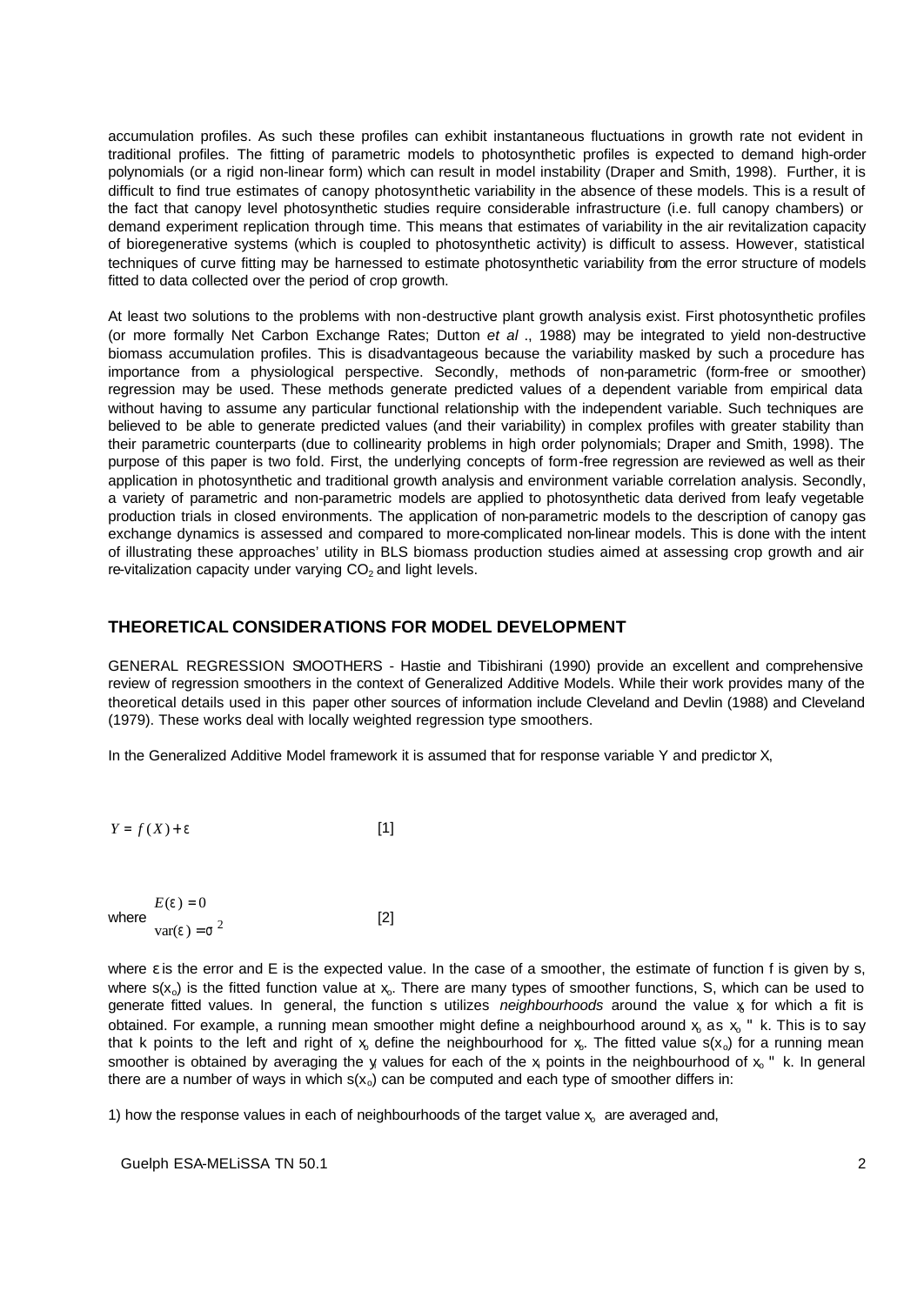#### 2) how large the neighbourhoods are defined.

Another type of smoother is the Kernel smoother. In such a smoother an explicitly defined set of weights to be applied to members of the target neighbourhood are used to define an estimate (in this case a weighted average of response variables in the neighbourhood) at each target value. The weights generally decrease in a smooth fashion (say as that defined by a normal density curve) away from the target value  $x_0$ . The reader with an interest in these and other types of smoothers are referred to Hastie and Tibishirani (1990). Particular interests in this paper are the cubic-spline and locally weighted regression type smoothers. These are the smoother types that have been used in traditional plant growth analysis (Shipley and Hunt, 1996).

CUBIC SPLINE SMOOTHERS - The cubic spline algorithm operates by placing knots or breakpoints at each x<sup>i</sup> . A cubic polynomial is fit in each of the regions marked by the knots such that, at each observation (knot), the polynomials have two continuous derivatives. The cubic spline-smoothing algorithm selects a fitted function s(x) from the family of functions S(x) such that the Penalized Residual Sum of Squares (PRSS) is minimized. The PRSS is given by:

$$
\left[\sum_{i=1}^{n} (y_i - s(x_i))^2 + I\right] (s''(t))^2 \,] dt \tag{3}
$$

where s(x) is the cubic spline function. The first term of PRSS is the traditional residual sums of squares estimate. If a function was defined by minimizing this term alone, the result would be an interpolator of the mean values of y. The second term is present to penalize curvature in the model (represented by the second derivative of the spline function). The co-efficient 8 of this term represents span, and can be thought of as the distance between knots (expressed either as a percentage of, or the absolute number of points in the neighbourhood of the target  $x$ , The smaller the 8, the less dominant the penalty term plays and the greater the curvature to the fitted function. As 8 approaches infinity, the larger the penalty term, and the second derivatives are forced to zero. This means that the fitted line is equivalent to the least squares linear regression line. The best model, then, is one which shows the general trend in the data but which ignores random fluctuations around this trend (Shipley and Hunt, 1996). The choice of 8 is also significant since it defines equivalent degrees of freedom measures used to compare different smoothers.

LOCAL WEIGHTED REGRESSION (LOESS) SMOOTHERS - For a given ordered set of x, (usually harvest dates in traditional growth analysis or Pn measurement dates in non-destructive analysis) an estimate of  $y_0$  is determined using weighted linear or quadratic regression. In this case the regression is local because the fitted  $v_0$  is determined after assigning weights based on the tri-cube weight function. If k nearest neighbours are used, then the k nearest neighbours to  $x_0$  can be denoted as  $N(x_0)$ . The value of  $(x_0)$  is first determined:

$$
\Delta x_o = \max_{N(x_O)} |x_o - x_i|
$$
 [4]

This is the distance of the furthest near neighbour from  $x_0$ . Weights, w<sub>i</sub> are assigned to each near-neighbour in N(x<sub>o</sub>) according to the tri-cube weighted function:

$$
W\left(\frac{|x_o - x_i|}{\Delta(x_o)}\right) \tag{5}
$$

where  $W(g) = \left\{ (1 - g^3)^3 \right\}$  if 0#g<1

or 
$$
W(g) = 0
$$
, otherwise [6]

Guelph ESA-MELiSSA TN 50.1 3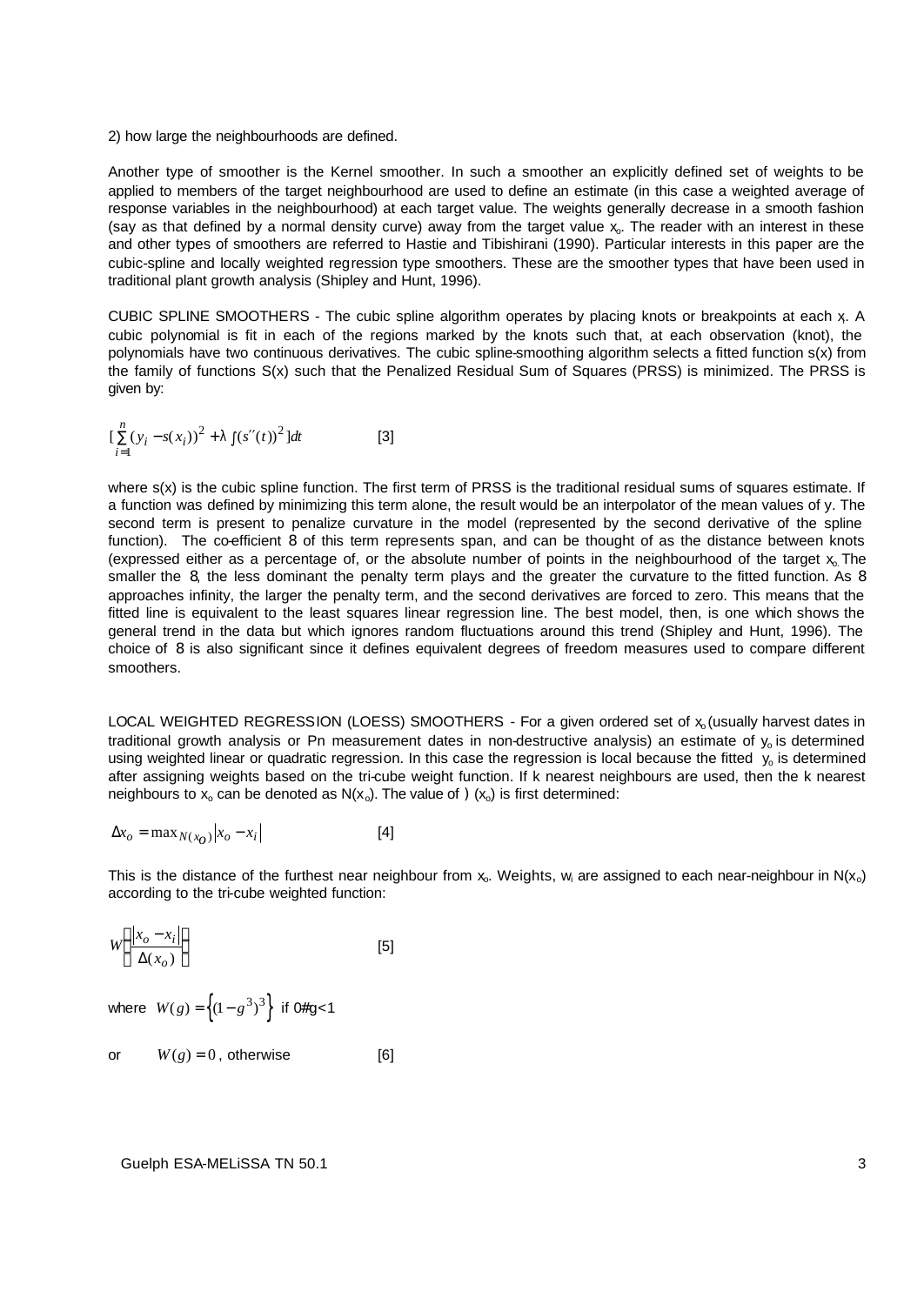$s(x_0)$  is computed from the weighted least squares fit of y on x in N(x<sub>o</sub>) using the weights computed in Eqn. [6]. This means that the furthest neighbour is assigned a weight of 0. It is easy to see that the local weighted regression smoother is a special type of Kernel smoother with weights determined by the tri-cube function instead of those defined by a normal density curve. In the local weighted regression procedure of S-Plus (loess.smooth), 8 is defined as the percent of nearest neighbours and is used to determine k for neighbourhood definition (Data Analysis Products, 1999).

## **APPLICATION OF NON-PARAMETRIC MODELS TO PHOTOSYNTHESIS RESPONSE AND RESPONSE SURFACES**

An application of non-parametric regression is in the fitting of surfaces describing canopy photosynthetic responses to light intensity, crop age and  $CO<sub>2</sub>$  concentration. Data were collected in eight sealed environment chambers located in research greenhouses and laboratories at the University of Guelph using Lettuce (*Lactuca sativa* cv. Bellagreen) and Beet (*Beta vulgaris* cv. Detroit Medium Red) to determine their responses to environment variables. These experiments were conducted over a period from June 1998 to August 2001. Greenhouse chambers were lit with natural sunlight and photoperiod and employed a flow through gas analysis system that allowed for CO<sub>2</sub> enrichment and exposure of study plants to concentrations ranging from ambient (350 μL L) to 1300 μL L. Chamber design and operational specifications are the subject of another technical note and are therefore not presented here. Each of the eight greenhouse chambers were stocked with four plants of either lettuce, or beet plants that were left in the chambers from the seedling stage (approximately 21 DAP) to harvestable stage (65 DAP for lettuce, 56 DAP for beet). Net Carbon Exchange data were recorded in each of the eight chambers at 15-minute intervals over the course of crop development. This allowed for the generation of a response profile relating net-photosynthesis during day-light hours (Pn) to ambient light intensity (short term fluctuations) at each observation and crop age (DAP 40 to 65 only) in a single chamber. Yield responses to four  $CO<sub>2</sub>$  concentrations (with the exception of lettuce) of 350 ppm, 700 ppm, 1000 ppm or 1300 ppm were developed using two replicates (two chambers) per CO<sub>2</sub> treatment for Beet.

A rectangular parabola (non-linear, parametric) model was applied to the photosynthesis data collected for lettuce and Beet in the greenhouse chambers over the range of crop development and under a range of ambient light intensities. This was done using the *nls* function of S-Plus (Data Analysis Products, 2000). This model is similar to the model presented by Iqbal *et al*, (1996) but allows for dynamic maximum gross photosynthesis and dark respiration rates in relation to crop age. This new model has the form;

$$
Pn = \frac{aI(b_0 + b_1 DAP)}{aI + (b_0 + b_1 DAP)} + (b_2 + b_3 DAP)
$$
 [6]

where  $\alpha$  is a non-linear least squares estimate of photosynthetic efficiency,  $\beta_0$   $\beta_1$   $\beta_2$  and  $\beta_3$  are parameter estimates, I is the incident photosynthetic photon flux at canopy height, and DAP is days after planting. The surface response resulting from the non-linear least

| Light (PPF) | <b>DAP</b> | Loess Regression 95% CI for<br><b>Predicted Pn</b> |       |       |       | <b>Modified Rectangular Hyperbola</b><br>95% CI for Predicted Pn |       |  |
|-------------|------------|----------------------------------------------------|-------|-------|-------|------------------------------------------------------------------|-------|--|
|             |            | Fit                                                | upper | lower | fit   | upper                                                            | lower |  |
| 215         | 40         | 0.323                                              | 0.438 | 0.206 | 0.284 | 0.355                                                            | 0.212 |  |
| 146         | 46         | 0.751                                              | 0.808 | 0.693 | 1.21  | 1.24                                                             | 1.17  |  |
| 101         | 54         | 1.07                                               | 1.12  | 1.01  | 1.59  | 1.62                                                             | 1.55  |  |
| 394         | 57         | 3.63                                               | 3.72  | 3.54  | 3.59  | 3.67                                                             | 3.50  |  |
| 494         | 61         | 4.71                                               | 4.87  | 4.55  | 4.47  | 4.58                                                             | 4.36  |  |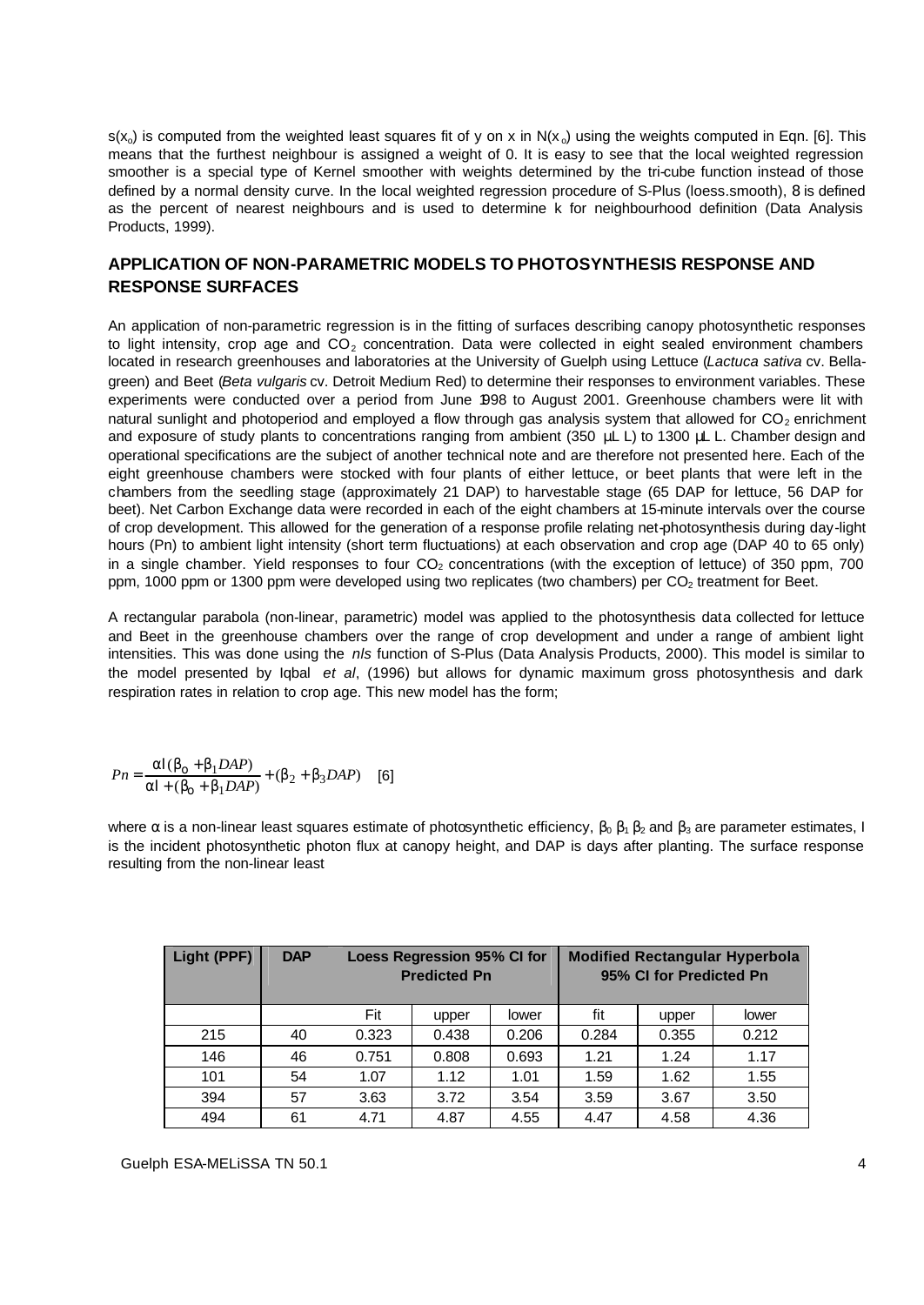**Table 1**. Comparison of variability measures derived from non-linear parametric (modified rectangular hyperbola) and locally weighted (loess) regression at five selected points. Presented are the 95% confidence intervals for the predicted Pn response for both models.

squares fit for lettuce data is presented in Figure 2. The model fit the data well with a residual-sum of mean-squared error of 0.460 with df=2597 and model df=4. All parameters were significant at the p=0.05 with the exception of  $\beta_2$ . Parameter estimates were  $\alpha$ =0.057,  $\beta_0$  =-10.28,  $\beta_1$  = 0.289,  $\beta_2$  = 0.064 and  $\beta_3$  = -0.226.

A loess model was fit to the same set of lettuce, single chamber data. The resulting model had equivalent degrees of freedom of 7.1, a residual standard error of 0.3812 and a multiple  $r^2$  value of 0.89. A plot of the fitted response surface is presented in Figure 3.

A comparison of fitted values and 95% confidence intervals (using traditional inferential techniques in both cases) for prediction are presented in Table 1 for five selected points on the surface. Both the non-linear parametric model and the loess model performed well. A comparison between fitted values across the DAP and Light domains using the Modified Welch two sample ttest (for unequal variances) indicated no significant difference at  $p=0.05$ . However, the prediction variability estimates presented in Table 3 indicate that the non-linear model gave tighter estimates of canopy photosynthetic response owing to its lower model degrees of freedom. It is important to note that use of the non-parametric model avoided difficulties of having to obtain initial parameter estimates and the computational challenges associated with non-convergence in the nls algorithm. These results indicate that the loess model could perform as well as, if not better than the non-linear parametric model(s) used to describe light/crop age influences on photosynthesis.

A comparison of prediction intervals at four common surface points was made with the 95% confidence intervals for the mean of photosynthesis measures derived from the five other chambers (not used in model development). Only 50% of the predicted model responses (both the non-linear and loess) were marginally significantly different (p=0.05) from the mean responses in the other five chambers. This is a result of error, which may have been accounted for by incorporating a chamber effect. Despite these effects, the non-parametric and parametric models estimated Pn variability quite well in data extraneous to those used in their development.

The performance of the non-parametric and non-linear models indicates that such models can be applied to data collected using Beet. The parametric model presented in equation [6] was fit to Beet data collected as described above. In the initial mode formulation, however, terms for  $CO<sub>2</sub>$  concentration were included in the rectangular hyperbola form. The results of ANOVA indicated that CO<sub>2</sub> was not a significant predictor of NCER and these terms were therefore dropped from the model. This result seems a bit curious but is likely a result of two factors. First, NCER data, as described earlier, is highly variable. The limited range (as a result of control) in CO<sub>2</sub> concentrations to which the plants were exposed meant that the CO<sub>2</sub> term in the model did not account for a significant portion of variability in NCER. Secondly, the crop was grown for the majority of its life cycle in non-saturating lighting conditions. This means that the effect of CO<sub>2</sub> concentrations on NCER were diminished. However, an analysis of post harvest data indicated that  $CO<sub>2</sub>$  had a significant effect on edible and total plant biomass. The reader is reminded that small, and statistically insignificant differences in NCER owing to CO<sub>2</sub> treatment effects may be manifested as significant differences in yield since biomass is a result of integrated NCER over the period of crop development.

The results of the parametric and non-parametric fits are presented in Figures 4 and 5, respectively. The results of comparisons made between the LOESS and the rectangular hyperbola model were similar to those described above for lettuce, with the exception of a small valley at mid-to high light ranges at crop maturity. This prediction of the LOESS model can not be explained. The modified rectangular hyperbola model performed very well with regards to allowing for variable light compensation points and shifting points of light saturation. The parametric model shows very early saturation of the crop to light at young ages followed by an increase in photosynthetic efficiency (greater slope) as the crop matures.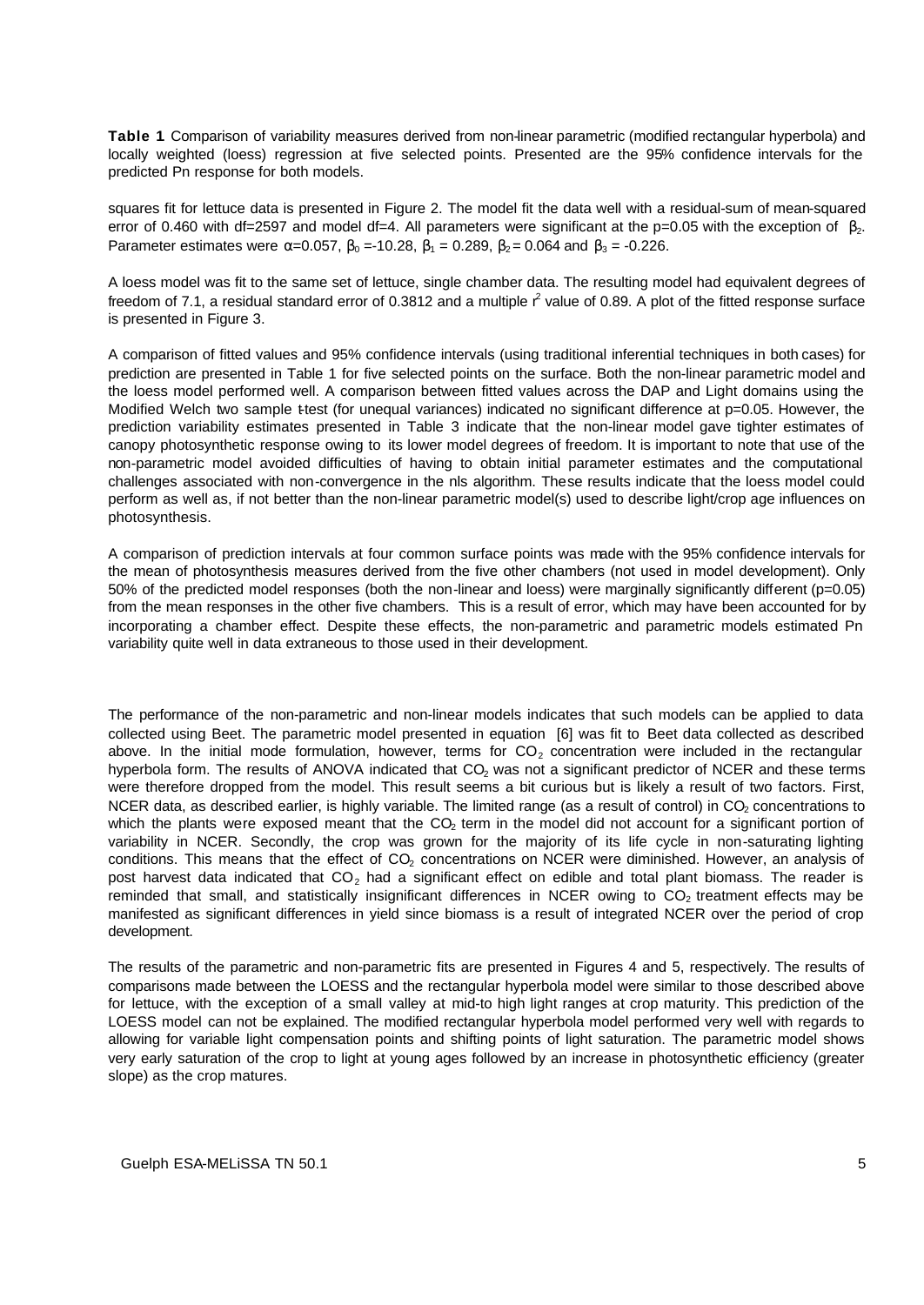The relationship between crop edible, total biomass and  $CO<sub>2</sub>$  concentration are presented in Figures 6 and 7. A significant relationship between these harvest indices and  $CO<sub>2</sub>$  concentration was found (p=0.01).

### **GENERAL CONCLUSIONS**

A comparison between parametric non-linear and non-parametric models used to describe the photosynthesis response surfaces indicated that either would suffice in terms of their ability to capture the main trends in a complicated NCER trajectory.

The effects of  $CO<sub>2</sub>$  concentration of Beet NCER were not significant but  $CO<sub>2</sub>$  had a significant effect on total plant and edible biomass. The non-parametric model performed well and indicated strong crop developmental stage effects on light response.

#### **ACKNOWLEDGEMENTS.**

Funding for this project has been provided by the European Space Agency (MELiSSA) , Agriculture and Agri-food Canada, the Centre for Research in Earth and Space Technology (CRESTech), and the University of Guelph.

## **CONTACT**

Geoffrey Cloutier is a Ph.D. candidate in the Department of Plant Agriculture, University of Guelph, CANADA. His research interest is in the modeling of dynamic interactions between higher plant biomass production chambers and the MELiSSA loop.

E-mail: waters@ces.uoguelph.ca

#### **REFERENCES**

Atkinson, A.C. (1997). Plots, Transforms and Regression: An Introduction to Graphical Methods of Diagnostic Regression Analysis. Toronto: Oxford Science Publications.

Causton, D.R. (1991). Plant Growth Analysis: The Variability of Relative Growth Rate Within a Sample. *Ann. Bot.* **67**, 137-144.

Cleveland, W.S., Devlin, S.J. (1988). Locally- Weighted Regression: An Approach to Regression Analysis by Local Fitting. *Journal of the American Statistical Association* **83**, 829-836.

Cleveland, W.S. (1979). Robust Locally Weighted Regression and Smoothing Scatterplots. *Journal of the American Statistical Association* **74**, 596-610.

Cloutier, G.R., Stasiak, M.A. Cote, R., Dixon, M.A., Arnold, K.E. (1998). Physiological Aspects of Integrated Crop Production in Advanced Life Support Systems. SAE International Conference on Environmental Systems, Danvers, Mass. Paper 981561.

Data Analysis Products (1999). S-Plus 2000. Guide to Statistic, Vol. I., a divi sion of Math Soft Inc. Seattle.

Draper, N.R., Smith, H. (1998). Applied Regression Analysis. Toronto: John Wiley & Sons Inc.

Dutton, R., Jiao, J., Tsujita, J., M., Grodzinski, B. (1988). Whole Plant CO<sub>2</sub> Exchange Measurement for Nondestructive Estimation of Growth. *Plant Physiol.* **86**, 355-358.

Hastie, T.J., Tibshirani R.J. (1990). Generalized Additive Models. New York: Chapman and Hall.

Guelph ESA-MELiSSA TN 50.1 6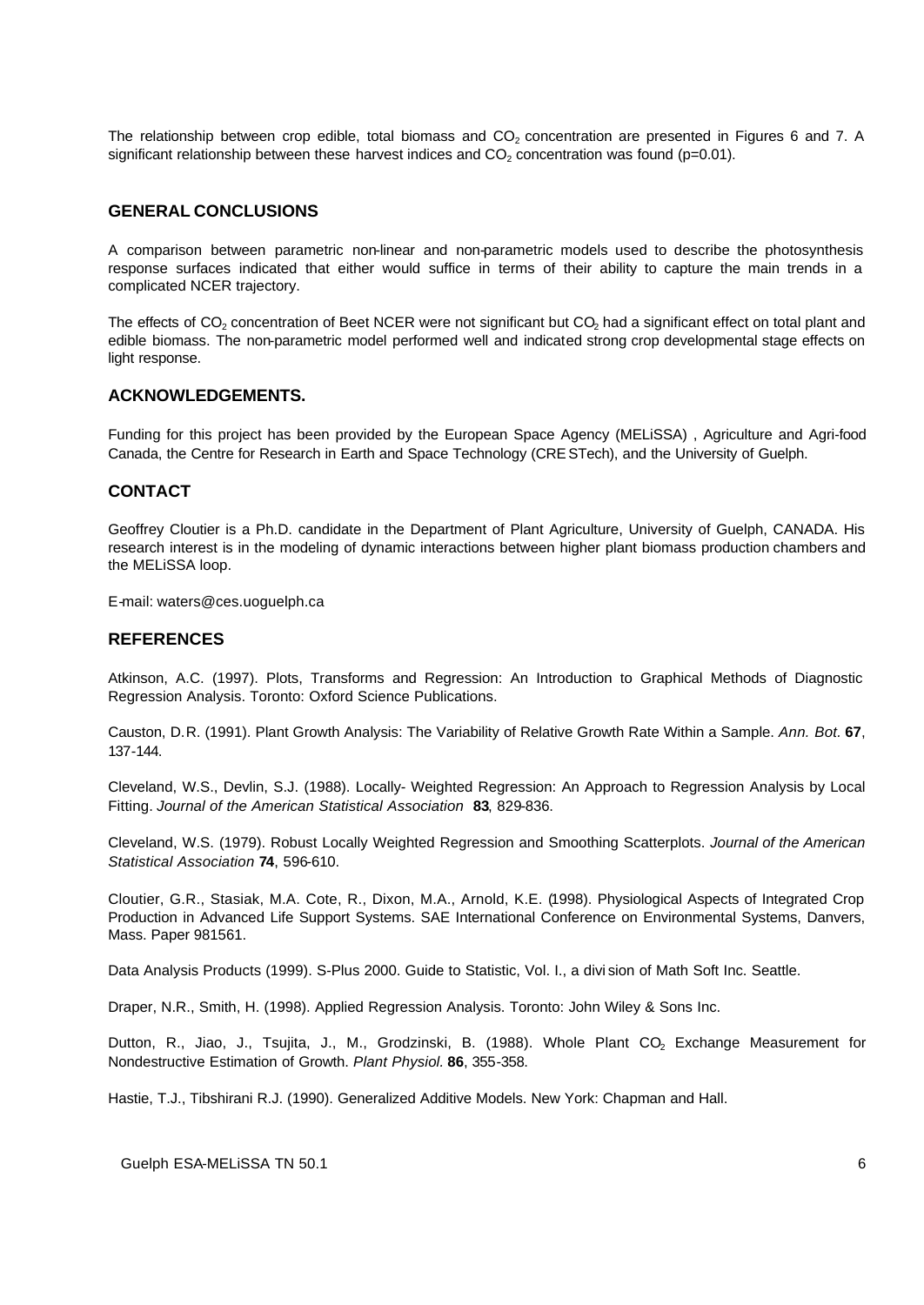Hunt, R. (1979). Plant Growth Analysis: The Rationale Behind the Use of the Fitted Mathematical Function. *Ann. Bot.* **43**, 245-249.

Hunt R. (1982). Plant Growth Curves. The Functional Approach to Plant Growth Analysis. London: Edward Arnold.

Iqbal, R.M., Rao, A., Rasul, E., Wahid, A. (1996). Mathematical Models and Response Functions in Photosynthesis: An Exponential Model in *Handbook of Photosynthesis*, Pessaraki M. ed. Marcel Dekker, Inc., New York.

Lasseur, C., Dixon, M.A., Dubertret, G., Dussap, C.G., Francesco, G., Gros, J.B. (2000). MELiSSA: 10 Years of Research, Results, Status and Perspectives. SAE Technical Paper 00ICES-350.

Leger C., Politis, D.N., Romano, J.P. (1992). Bootstrap Technology and Applications. *Technometrics* **34**, 378-398.

Shipley, B., Hunt, R., (1996). Regression Smoothers for Estimating Parameters of Growth Analyses. *Ann. Bot.* **78**: 569-576.

Lettuce Photosynthesis

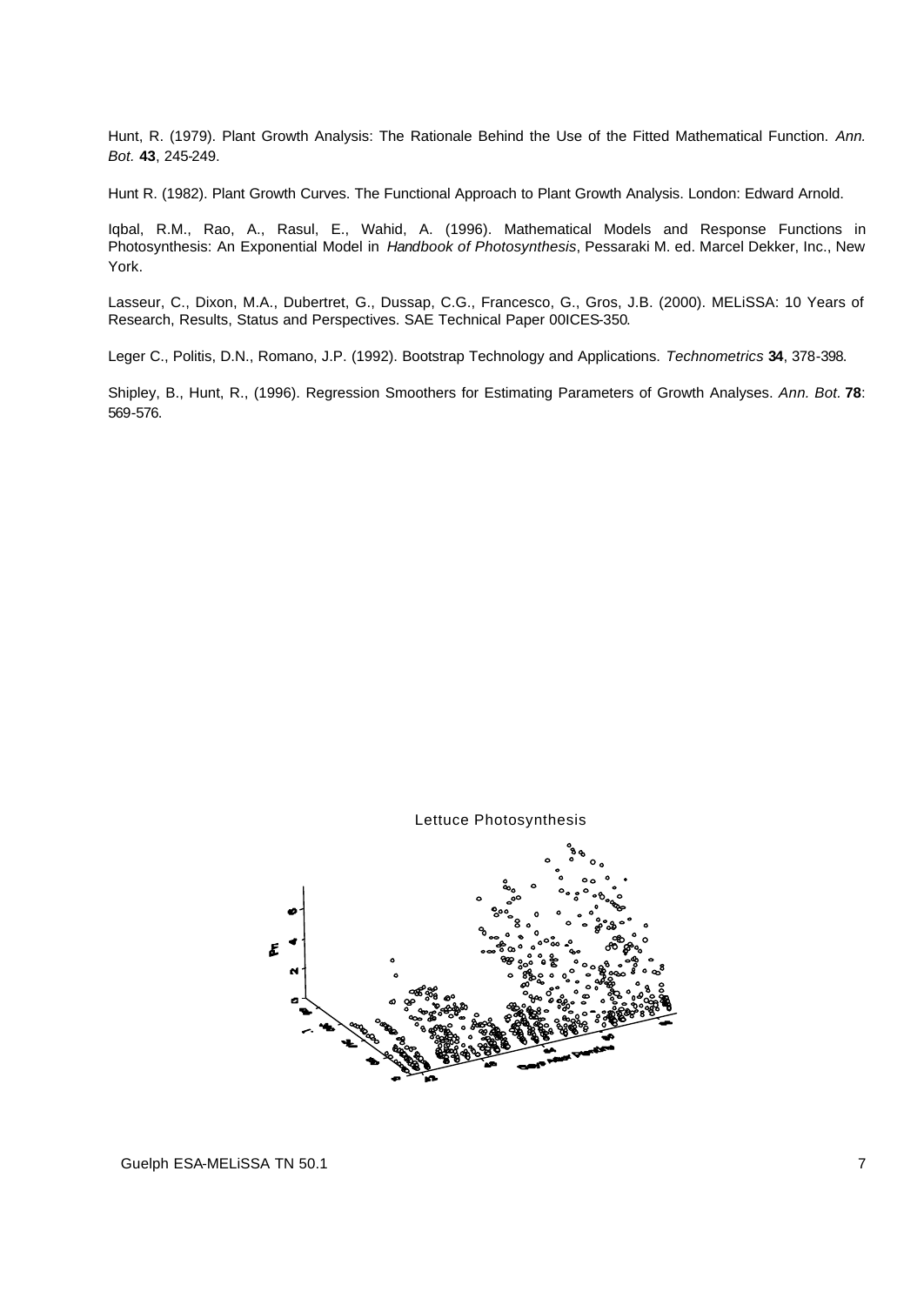**Figure 1.** Photosynthesis response data derived from a closed chamber trial using lettuce under ambient photoperiod and light intensity. Pn is expressed in ppm CO<sub>2</sub> s<sup>-1</sup>(: L CO<sub>2</sub> L<sup>-1</sup> s<sup>-1</sup>). Light Intensity (PPF) is expressed in µmol m<sup>2</sup> s<sup>-1</sup> PAR.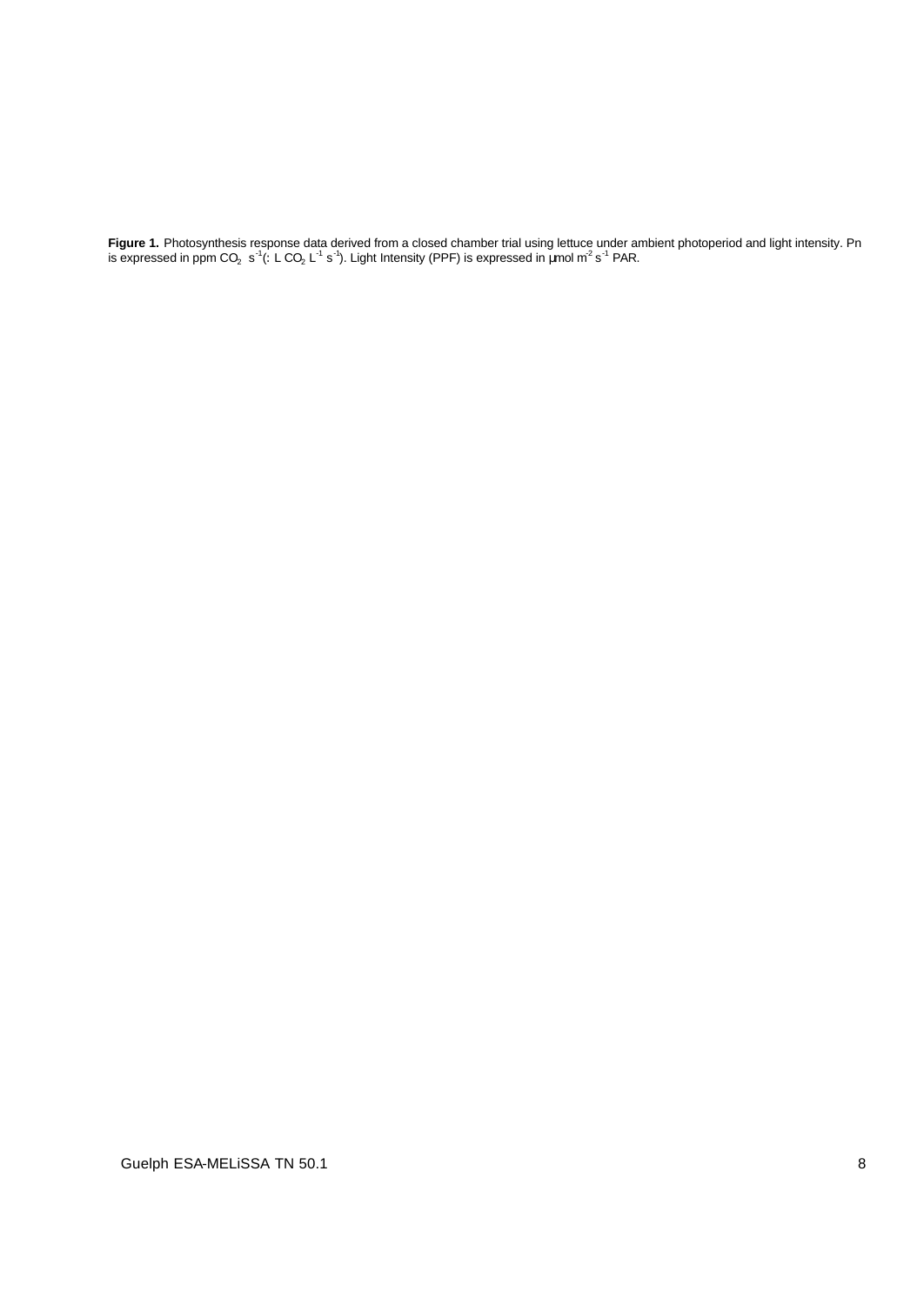

**Figure 2.** Non-linear response surface fit to the lettuce photosynthesis data presented in Figure 1. Fit is a result of a modified rectangular hyperbola. Pn is expressed in ppm CO<sub>2</sub> s<sup>-1</sup>(: L CO<sub>2</sub> L<sup>-1</sup> s<sup>-1</sup>). Light Intensity (PPF) is expressed in μmol m<sup>2</sup> s<sup>-1</sup> PAR.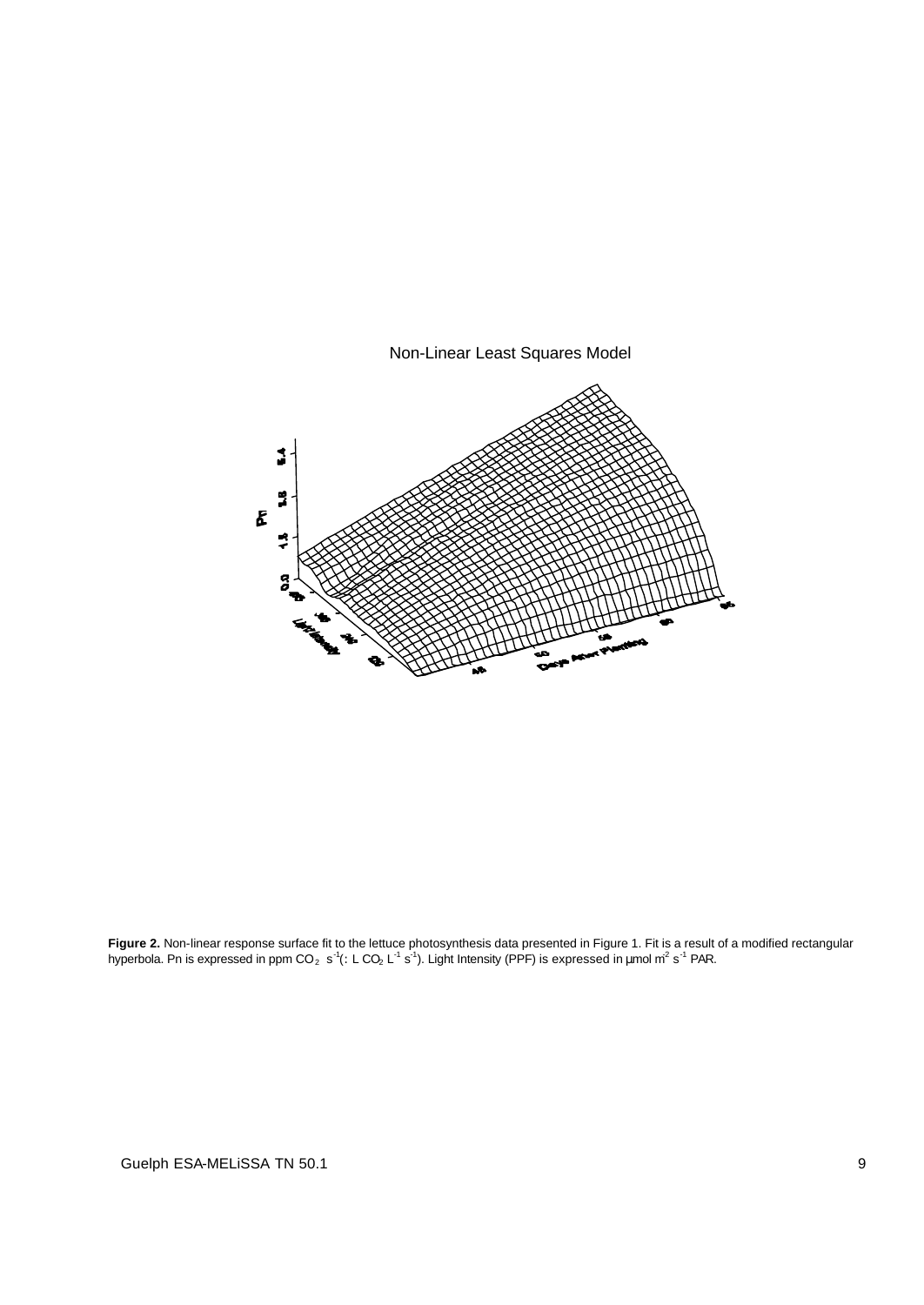

Loess Model

**Figure 3.** Loess model fit the photosynthesis the lettuce photosynthesis response data presented in Figure 1. Pn is expressed in ppm CO<sub>2</sub> s<sup>-1</sup>(: L CO<sub>2</sub> L<sup>-1</sup> s<sup>-1</sup>). Light Intensity (PPF) is expressed in µmol m<sup>2</sup> s<sup>-1</sup> PAR.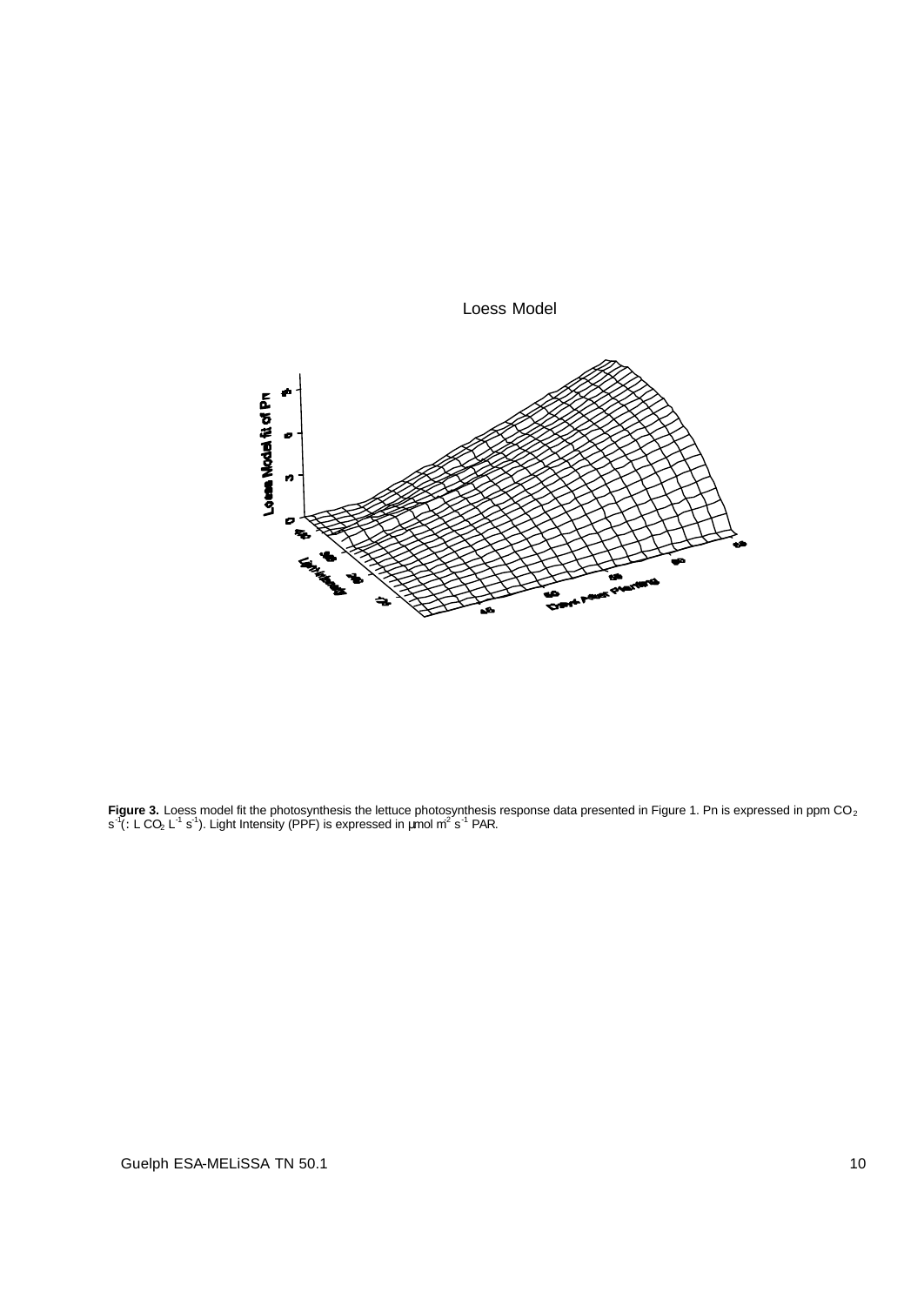

**Figure 4.** Non-linear response surface fit to the Beet NCER data. Fit is a result of a modified rectangular hyperbola. NCER is expressed in μmol CO<sub>2</sub> s<sup>-1</sup> Light Intensity (PAR) is expressed in μmol m<sup>2</sup> s<sup>-1</sup> PAR and DAP is Days After Planting.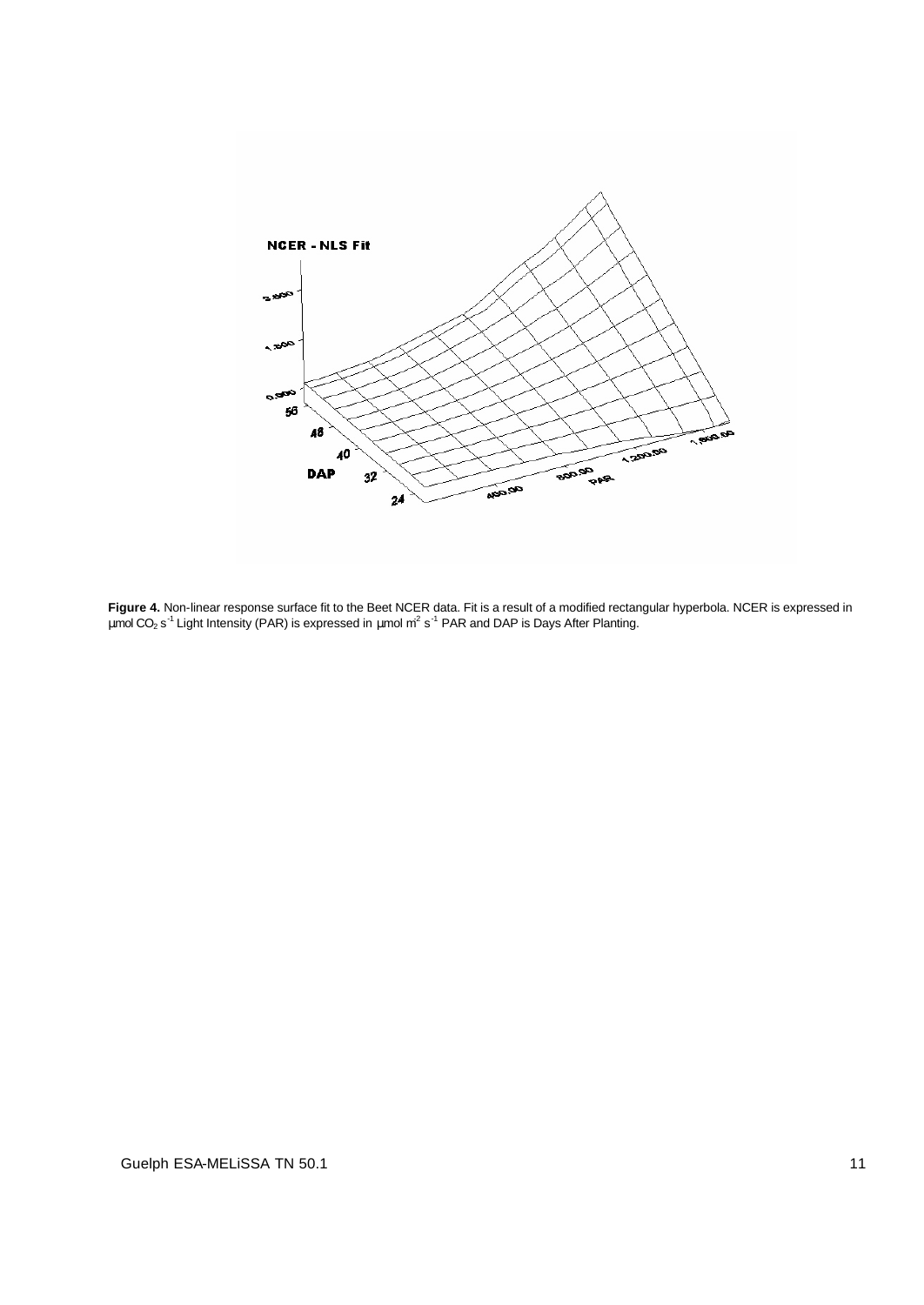

**Figure 5.** LOESS response surface fit to the Beet NCER data. Fit is a result of a modified rectangular hyperbola. NCER is expressed in μmol CO<sub>2</sub> s<sup>-1</sup> Light Intensity (PAR) is expressed in μmol m<sup>2</sup> s<sup>-1</sup> PAR and DAP is Days After Planting.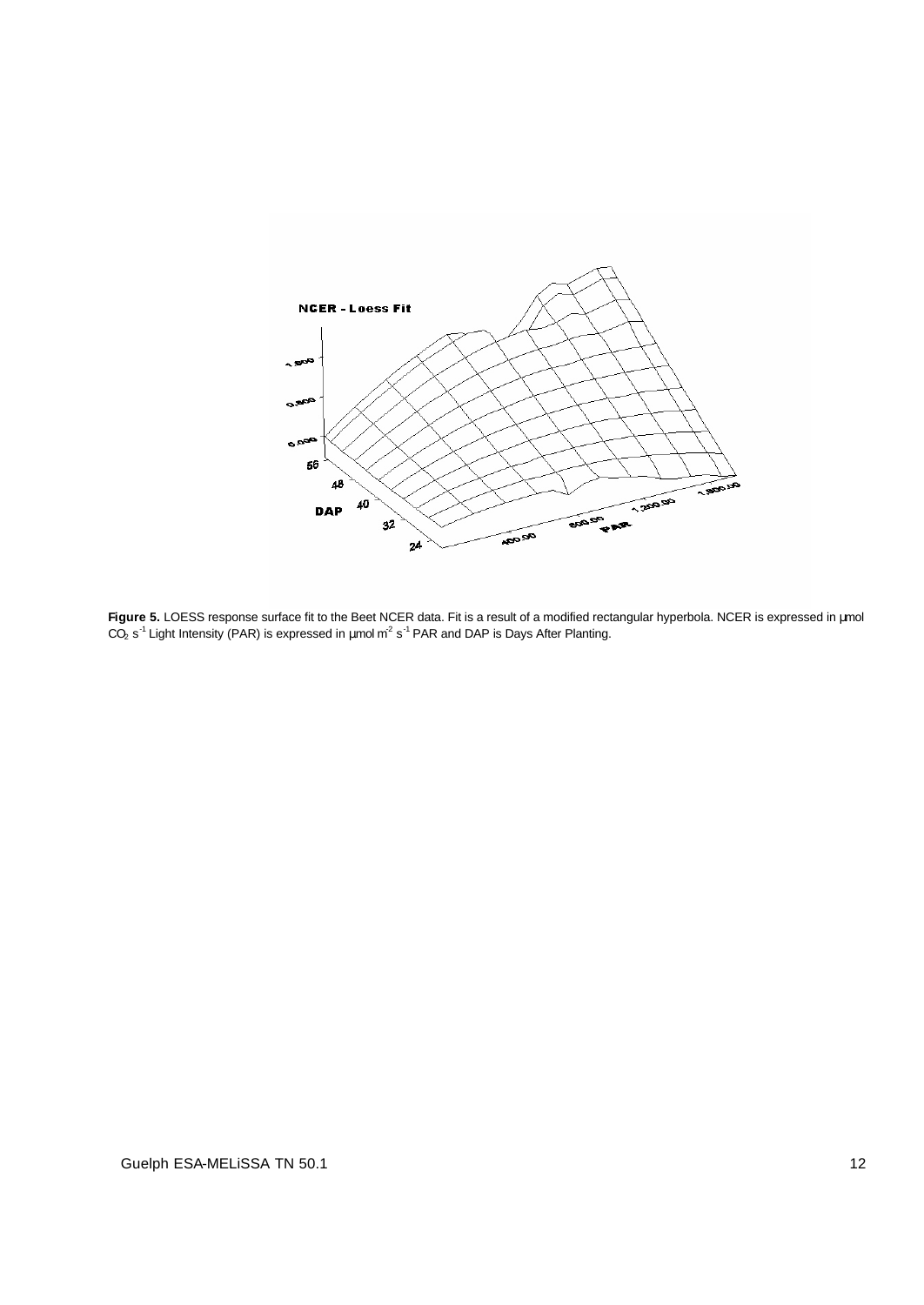

Figure 6. Beet Edible Biomass (g Dry Weight (DW)) relationship with CO<sub>2</sub> concentration in the chambers. The fitted line is a result of a LOESS regression with df=2.